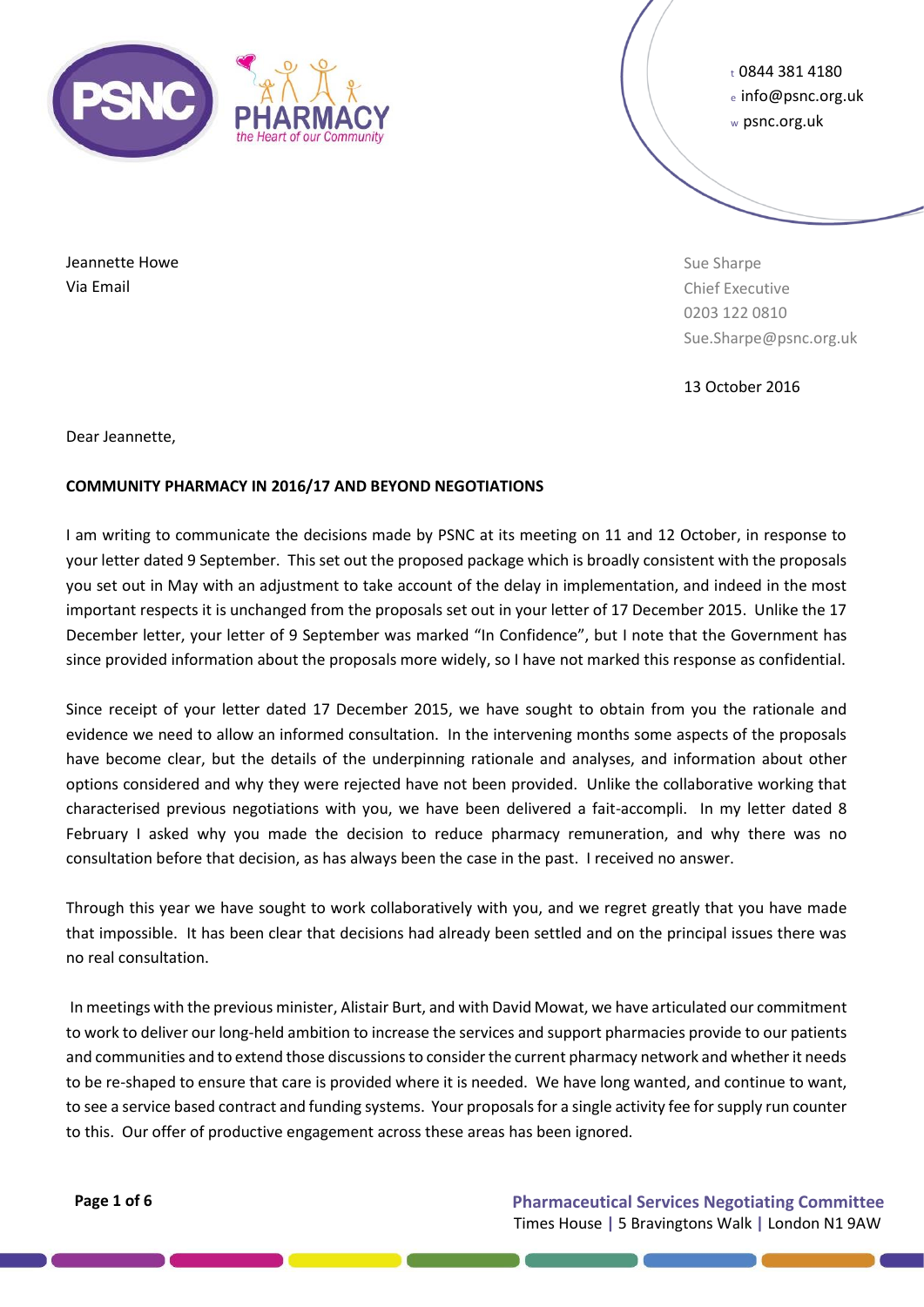

More than two years ago the Government's ambition to close pharmacies was confirmed by the Chief Pharmaceutical Officer, when he said that we have 3,000 too many pharmacies. At the end of 2015 the Government was clear that its aim was to reduce numbers. The 17 December letter states that "In some parts of the country there are more pharmacies than are necessary to protect good access". Most recently the Government has retreated from this, and you have said that there is no aim to close pharmacies although you recognise pharmacies may close as a consequence of your proposals. This is just not credible in face of the approach taken in the proposals.

We commissioned PwC to undertake an economic evaluation of some of the services community pharmacy provided, to help the Government make decisions based on information it did not have and had not sought. For the twelve services it assessed, with very conservative evaluations, the figure for the in-year benefit alone was in excess of £3billion, more than the total annual funding for the community pharmacy service. This had no impact on the Government's position.

In September Durham University produced a study showing that today more pharmacies are found in areas with the greatest health inequalities compared with more affluent areas, which surely is where we need them? But this too has been ignored by the Government.

In the spring of this year, in an effort to work collaboratively and find means of making savings for the NHS, we put forward proposals that would increase pharmacy services and reduce burdens on other parts of the NHS, and also proposals that would reduce the cost of medicines to the NHS. Pharmacies of course already deliver large savings from their procurement work, which are passed through to the NHS. Both our service proposals and our cost-saving options were rejected, we believe, because the benefits would be seen in CCG budgets and not centrally held funds. This is not good policy making.

There is plenty of evidence that pharmacies can provide care and advice at considerably lower costs than general practice or urgent care services, where demands will be diverted as pharmacies become unable to meet patients' needs.

Your letter confirms that in 2017-18 you will set pharmacy remuneration at £2.592bn, a reduction of 7.4% on the current level. You will reduce funding for 2016-17 from December 2016 to March 2017 to £2.687bn, cutting average pharmacy funding by 12% compared with the present levels for those four months. You state that you want to "ensure contractors are given a reasonable amount of notice...". To suggest that six weeks' notice of such a reduction is reasonable is preposterous.

In 2010 the Department of Health commissioned PwC to undertake a comprehensive Cost of Service Inquiry for community pharmacy. The Minister was unaware of this study when we met him recently, but as you know, it showed the costs of pharmacy then to equate to £3.03 per prescription item dispensed for the average pharmacy. More than 1bn items are dispensed in community pharmacies in England a year, equating, on 2010 prices, to over £3bn, ignoring the significant increases in costs since then. You are committed to funding at a level well below those 2010 costs.

**Page 2 of 6 Pharmaceutical Services Negotiating Committee** Times House **|** 5 Bravingtons Walk **|** London N1 9AW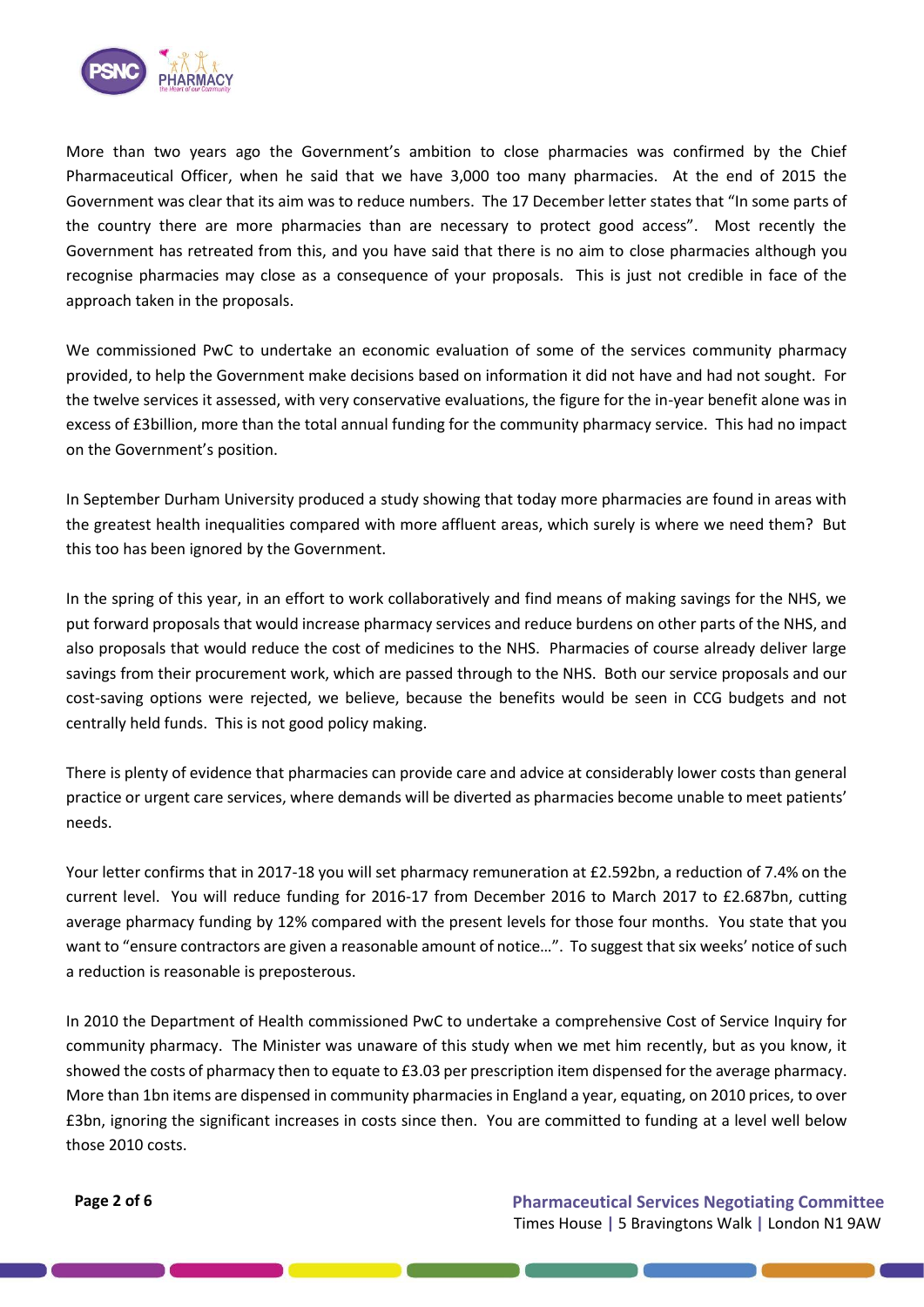

We understand that the Government wishes to see fewer, large volume pharmacies, but no evidence has been provided that they would reduce costs, or would provide the services currently delivered to our patients and communities.

The proposals were and remain, founded on ignorance of the value of pharmacies to local communities, to the NHS, and to social care, and will do great damage to all three. We cannot accept them.

## *Specific issues*

You have made public proposals for a pilot emergency supply service. We support this although we have not yet been able to analyse whether the proposed funding will be sufficient. This is of course simply a pilot, and needs to be properly designed and implemented. It seems that your decision to announce this and the terms of the announcement are an attempt to present this as a substantive and important proposal, conflating it with a minor ailment service which is of course not being commissioned. Using community pharmacies to help patients get quick, effective access to care for minor ailments, reducing the demands on general practice, offers cheaper, quicker, more effective care, and your refusal to commission a national minor ailments advice service from community pharmacies reflects badly on the Government's concern for our communities and for the NHS.

The 17 December letter spoke of plans to introduce a Pharmacy Access Scheme (PhAS) to protect patients' access to community pharmacies. The proposals you have set out do nothing to protect the pharmacies in areas of the greatest health need or those with high ethnic minority populations who often depend on the pharmacist to get advice in their own language. The support within the proposed PhAS is directed towards pharmacies in more affluent areas. Our detailed response is set out in an appendix to this letter, but we cannot agree that these proposals are fair or balanced.

As part of the alternative proposals referred to above that we put forward, we offered to introduce a Quality Payment. This was aimed at rewarding the pharmacies who do the most to help patients and provide the very best care. You have adopted this, but without the service proposals to which it was linked. We are committed to ensuring that we reward and protect pharmacies that do the most for patients, but this cannot impose additional costs and bureaucracy unless it is funded.

Your proposals for funding distribution, and substituting most of the current payments with a Single Activity Fee per item dispensed, are incompatible with supporting those pharmacies that do most to meet the needs of our communities. You made clear last December your determination to remove any element of 'front-loading', although this is standard in NHS contracts. Removal of the Establishment payments targets for the greatest cuts the low dispensing pharmacies in areas with the highest health needs. They would see funding reduced by over 10% next year, at a time when the NHS has said that efficiency targets of 4% are too high to be achievable, and has reduced targets to 2%. This cannot be right.

**Page 3 of 6 Pharmaceutical Services Negotiating Committee** Times House **|** 5 Bravingtons Walk **|** London N1 9AW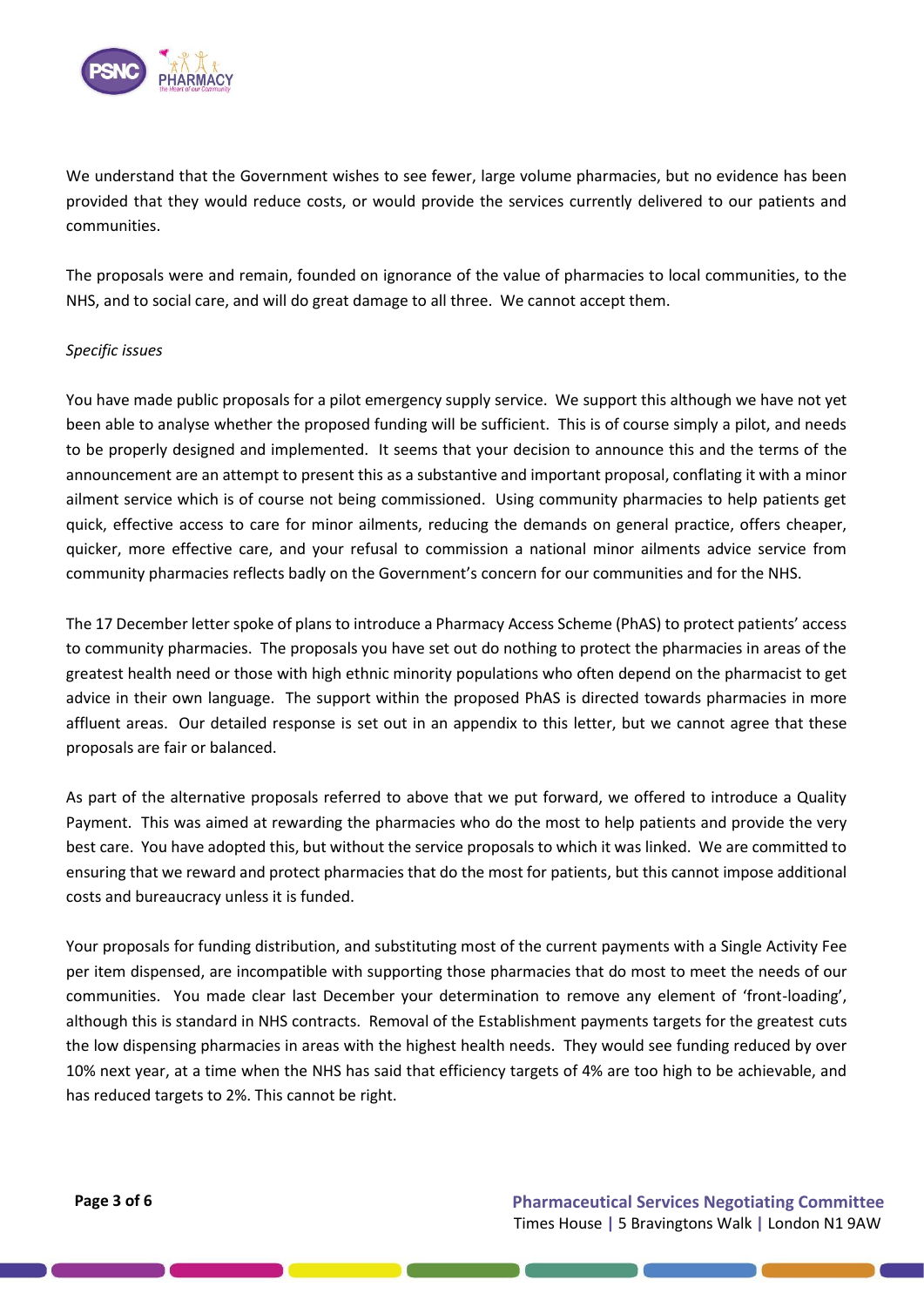

Finally, you propose to implement drug reimbursement changes that we agreed to as a package in 2014, but the one issue on which you need to consult, but have failed to do so in more than two years and which is important to us, is dependent on the consultation and you now propose to take this issue forward separately. You will understand that we have no confidence whatever that this will be implemented. Our policy has been, and remains, to ensure that reimbursement arrangements are fair and allow pharmacies equal access to the funding they receive through allowed purchase margin. Changes must be consistent with this policy.

In conclusion, I reaffirm our willingness to work with you to provide a community pharmacy service that delivers the best possible care to our communities. We believe that, properly used, the community pharmacy network can be key to helping our NHS survive the challenges it faces today. The NHS has resolutely failed to examine this opportunity. The NHS Five Year Forward View demonstrates how little account was taken of the option to use community pharmacies in re-structuring care, and sadly nothing has changed since. The NHS does not understand how people meet their needs for health advice, support and reassurance today, and unless this changes there is little hope it will make wise decisions on spending limited taxpayer funds. We hope that the Government will listen to us.

Yours sincerely

Sue Sharpe **Chief Executive**

**Page 4 of 6 Pharmaceutical Services Negotiating Committee** Times House **|** 5 Bravingtons Walk **|** London N1 9AW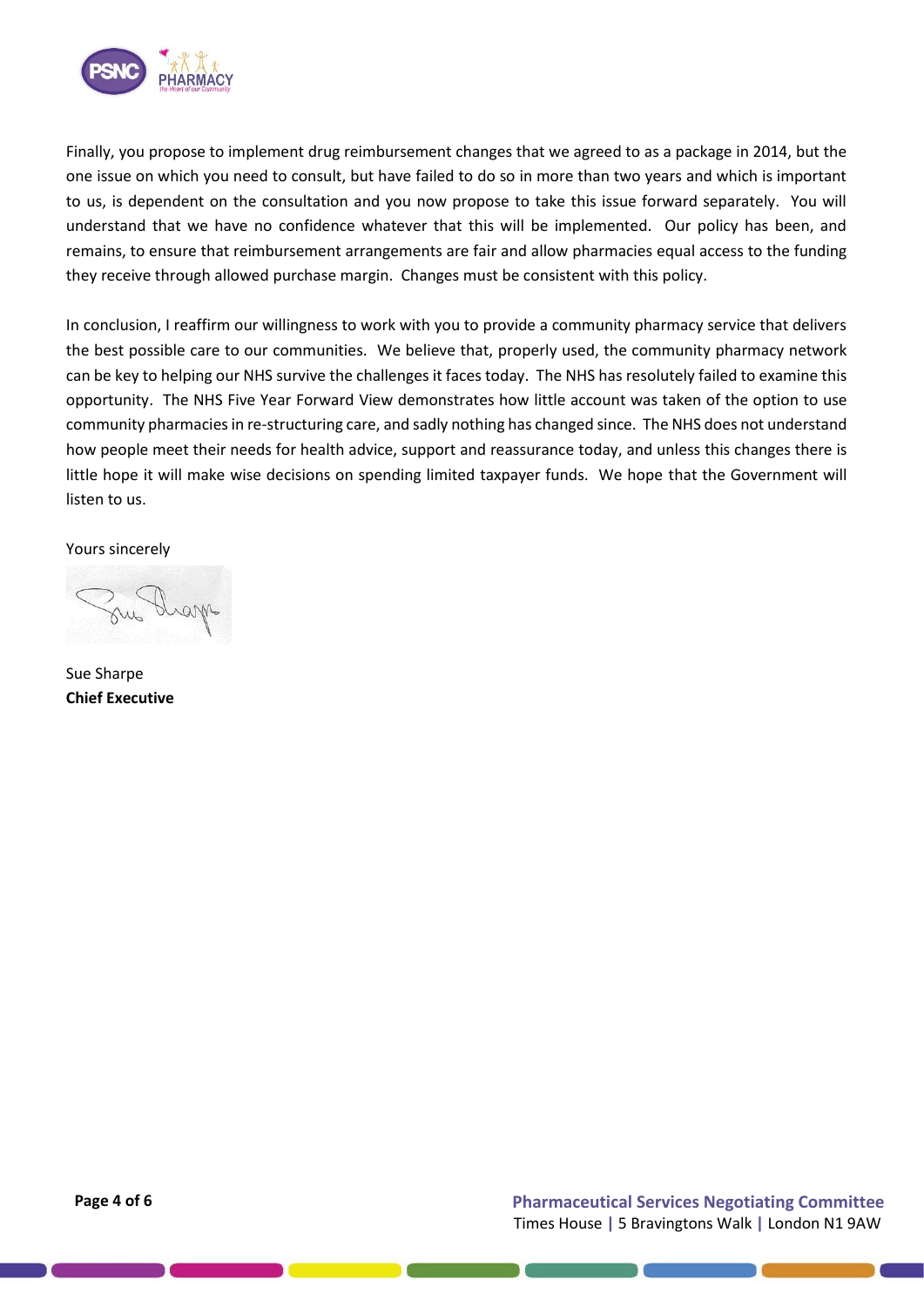

## **Pharmacy Access Scheme Annex** *Annex**Annex**Annex**Annex**Annex**Annex**Annex*

The proposed 16-month Pharmacy Access Scheme (PhAS), which changed radically in nature on 20 September 2016, is intended to ensure continued patient access to pharmacies, following the cut in funding. PhAS is based on one main eligibility criteria: a pharmacy to pharmacy road walking distance of 1-mile or more. In addition, the largest pharmacies (top 25%) are not included in the scheme. Therefore, those pharmacies 1-mile or more from another pharmacy, for example 1.1 mile away, will receive PhAS payments; those pharmacies less than a mile from another pharmacy, for example 0.9 of a mile, will receive no support or protection from the funding cuts.

PSNC has identified the following 16 objections to the proposed scheme:

- 1. **A simple scheme does not necessarily make it easy for patients to access pharmacies** in what way is patient access assessed other than by distance;
- 2. Access and the way it is calculated has not been considered properly or fully a pharmacy to pharmacy distance of 1 mile or more does not put the patient first, across the whole of the country;
- 3. **The scheme is not in accordance with the overriding message of the Independent Report into the Mid Staffordshire NHS Foundation Trust that 'it should be patients – not numbers – which count'**; while the report considered different issues, its message was that patients should come first and that '*it is the people working in the health service and those charged with developing healthcare policy that need to ensure this is the case'* (penultimate paragraph of the conclusion);
- 4. **The urban areas of the country have not been properly considered in terms of patient access, at any stage of this process** - in London there are only 3 PhAS pharmacies selected by your proposed criteria;
- 5. **In terms of patient access, the delivery of dispensed medicines to patients undertaken by existing bricks and mortar pharmacies has not been considered** – many pharmacies deliver medicines to patients without charge (this is not an NHS service) and are close to the communities they serve;
- 6. **The rationale for excluding the top 25% of pharmacies from consideration is not explained** why exclude the top 25% only, why not exclude more;
- 7. **A scheme to protect access to 700 pharmacies, does not need to protect 1,371, almost twice as many** – if the composite index is the justification for the scheme, 700 should be protected;
- 8. **The composite index is not fit for purpose because it does not properly take into account 'needs' and 'population'** - genuine, real-world, patient access to NHS pharmaceutical services has not been considered to any meaningful extent;